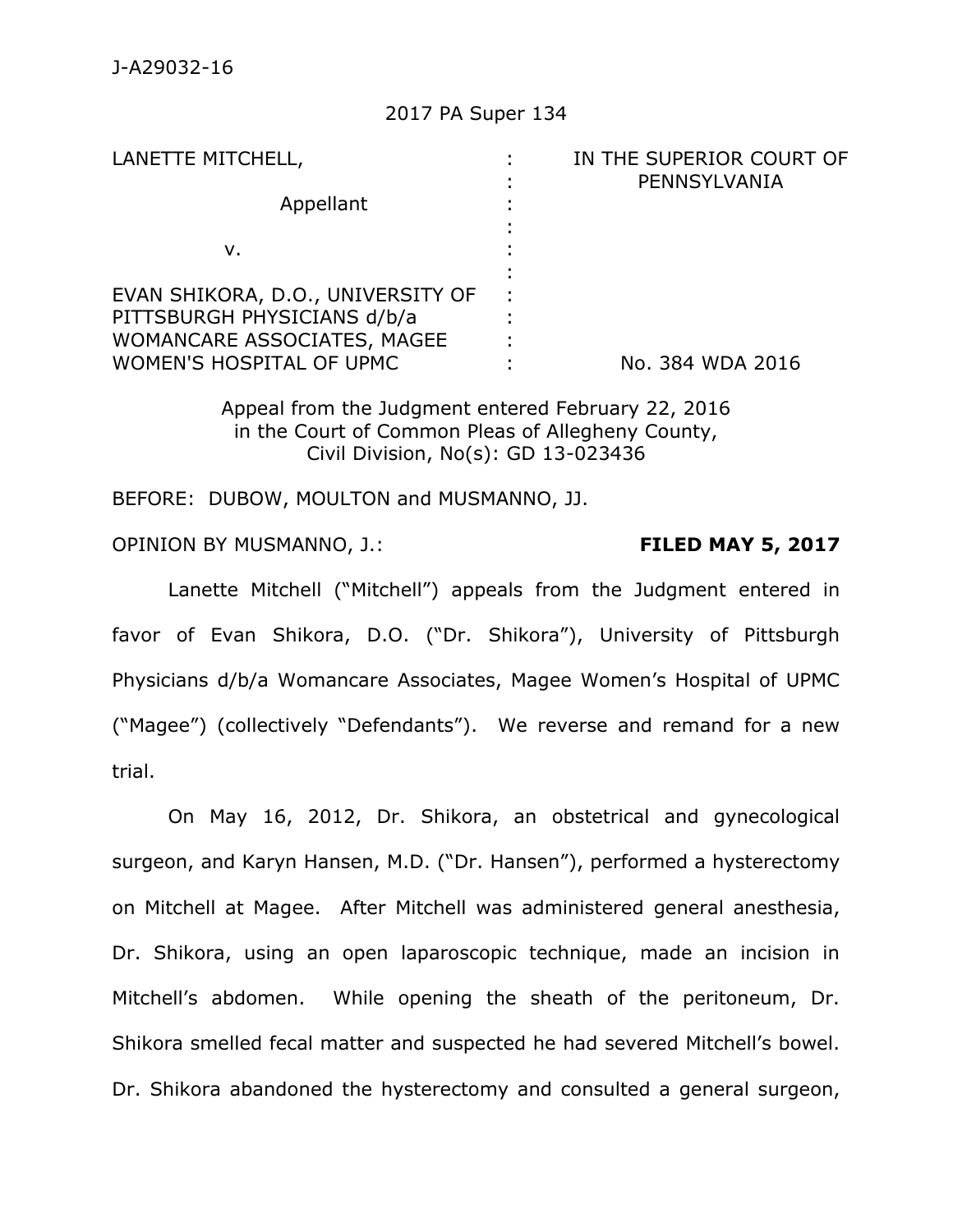Dr. Anita Courcoulas ("Dr. Courcoulas"). Dr. Courcoulas repaired the bowel, which had been severed nearly in half, by performing a diverting loop ileostomy. Following the surgery, Mitchell was required to wear a colostomy bag for a short time.

On December 16, 2013, Mitchell filed a medical negligence action against Defendants. Subsequently, the parties filed numerous pleadings. On January 25, 2016, Mitchell filed a Motion *in Limine*, seeking to exclude consent and risk/complications evidence at trial. The trial court granted Mitchell's Motion as to the lack of consent, as she had not raised such a claim in her action. However, as to the whether a bowel injury was a known risk or complication of the surgery, the trial court denied Mitchell's Motion and allowed such evidence to be presented at trial.

The case proceeded to a jury trial. On February 5, 2016, the jury returned a verdict in favor of Defendants. Mitchell filed a Motion for Post-Trial Relief, seeking a new trial excluding the risk/complications evidence. The trial court denied the Motion. Thereafter, the trial court entered Judgment in favor of Defendants. Mitchell filed a timely Notice of Appeal and a court-ordered Pennsylvania Rule of Appellate Procedure 1925(b) Concise Statement.

On appeal, Mitchell raises the following question for our review:

Whether the trial court erred by allowing [D]efendants to admit evidence of the "known risks and complications" of a surgical procedure[,] in a medical malpractice case that did not involve informed consent-related claims, and such evidence was,

- 2 -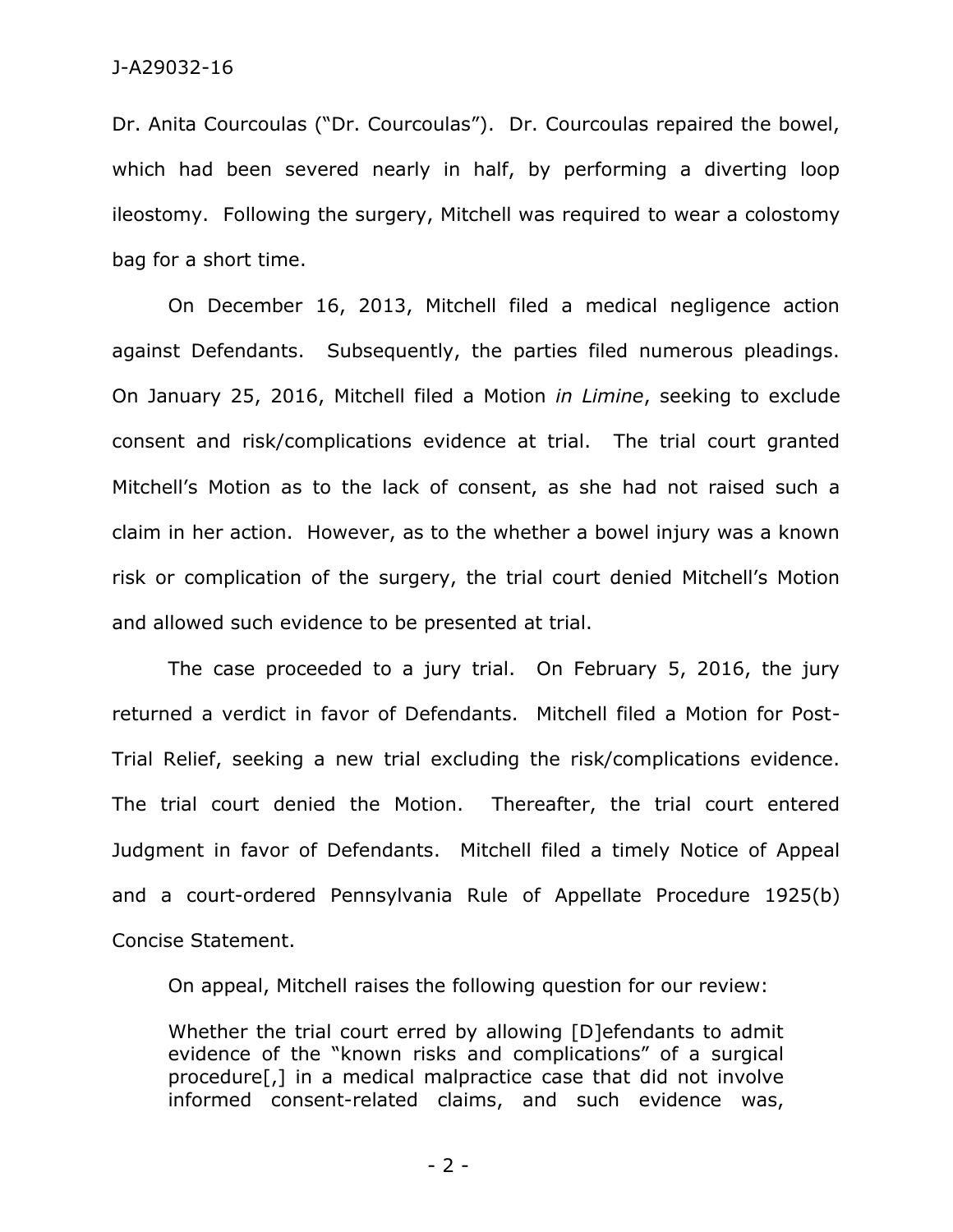therefore, irrelevant, unfairly prejudicial, and misled jurors on an issue that directly controlled the outcome of the case, thereby warranting a new trial?

Brief for Appellant at 4.

"[W]hen reviewing the denial of a motion for new trial, we must determine if the trial court committed an abuse of discretion or error of law that controlled the outcome of the case." *Fletcher–Harlee Corp. v. Szymanski*, 936 A.2d 87, 93 (Pa. Super. 2007) (citation omitted). Further, "[w]hen we review a trial court ruling on admission of evidence, we must acknowledge that decisions on admissibility are within the sound discretion of the trial court and will not be overturned absent an abuse of discretion or misapplication of law." *Phillips v. Lock*, 86 A.3d 906, 920 (Pa. Super. 2014) (citation omitted). "In addition, for a ruling on evidence to constitute reversible error, it must have been harmful or prejudicial to the complaining party." *Id*. (citation omitted).

Mitchell contends that "in a medical negligence action where there are no claims for informed consent, evidence related to the risks and complications of surgery as communicated to the patient is generally excluded as irrelevant." Brief for Appellant at 20. Mitchell argues that such evidence is inadmissible because there is no assumption of risk defense in a medical negligence action, and the evidence is irrelevant as to the question of negligence. *Id*. at 21, 24; *see also id*. at 22-23 (wherein Mitchell points out that evidence of risks and complications is relevant in an informed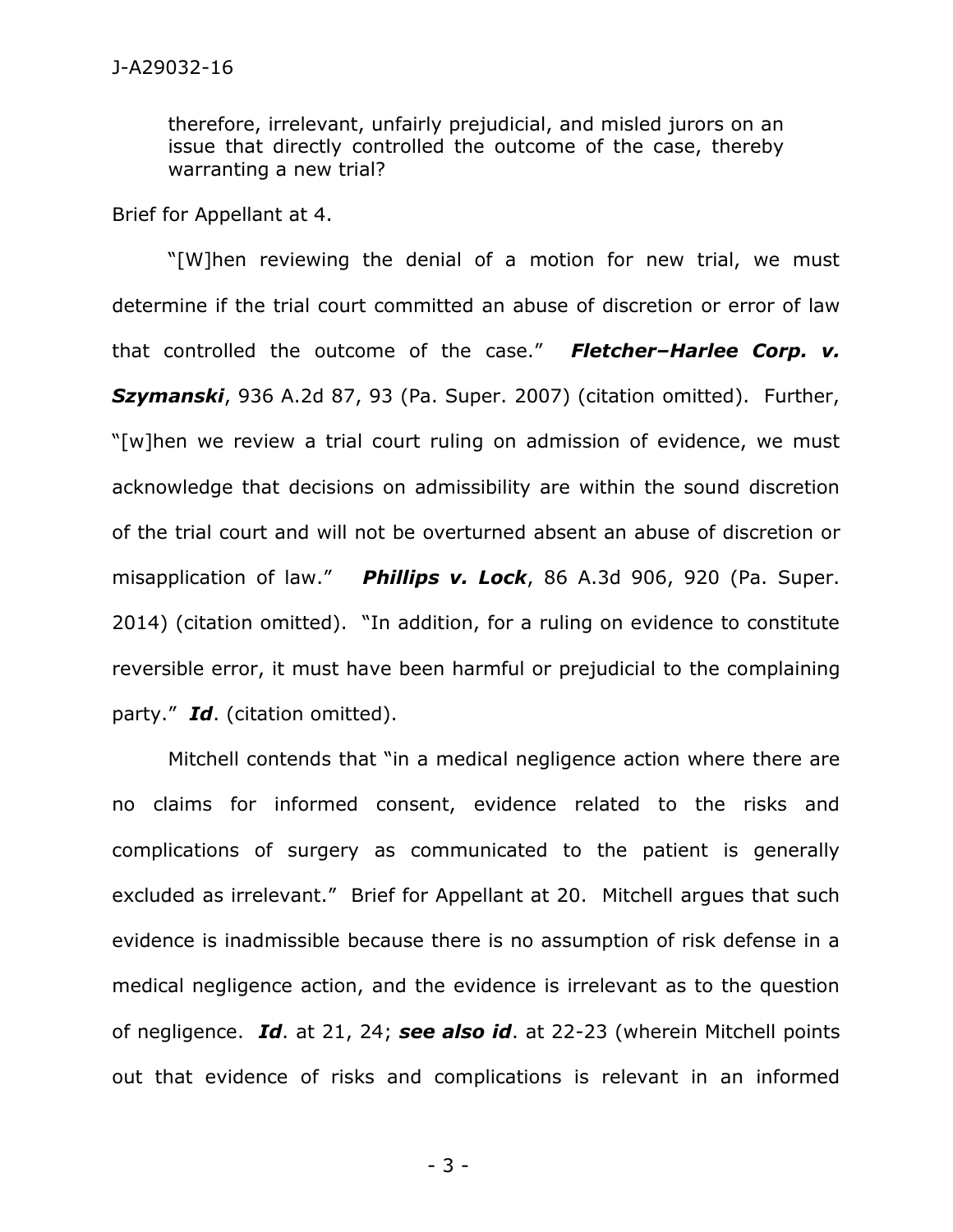consent action, not a medical negligence action); *id*. at 28-29 (noting that Mitchell did not raise a *res ipsa loquitur* claim). Mitchell claims that the admission of risks and complications evidence improperly allowed the jury to consider her consent to undergo the surgery to be the same as her consent to the risks and complications. *Id*. at 24-25.

Mitchell further asserts that she did not allege a negligence claim based on an alleged breach of the standard of care for failure to inform her of the risks of the surgery. *Id*. at 22-23, 26-27. Mitchell argues that in her negligence action, she claimed that Dr. Shikora breached his duty of care by failing to identify her bowel prior to cutting it, and that evidence that a bowel injury was a known risk or complication of the surgery was not relevant to whether Dr. Shikora met the standard of care. *Id*. at 26-27. Mitchell cites the testimony of Defendants' expert that the bowel injury played no role in determining whether Dr. Shikora acted negligently, and thus asserts that the risks and complications evidence did not aid the jury in determining whether Defendants acted negligently. *Id*. at 27-28; *see also id*. at 29. Mitchell contends that because the admission of the risks and complications evidence was unfairly prejudicial and controlled the outcome of the case, a new trial is required. *Id*. at 29-31.

Evidence is relevant if it has "any tendency to make a fact [of consequence] more or less probable than it would be without the evidence." Pa.R.E. 401. Irrelevant evidence is inadmissible, and relevant evidence "is admissible except as otherwise provided by law." Pa.R.E. 402. The "except as otherwise provided by law" qualifier includes the principle that relevant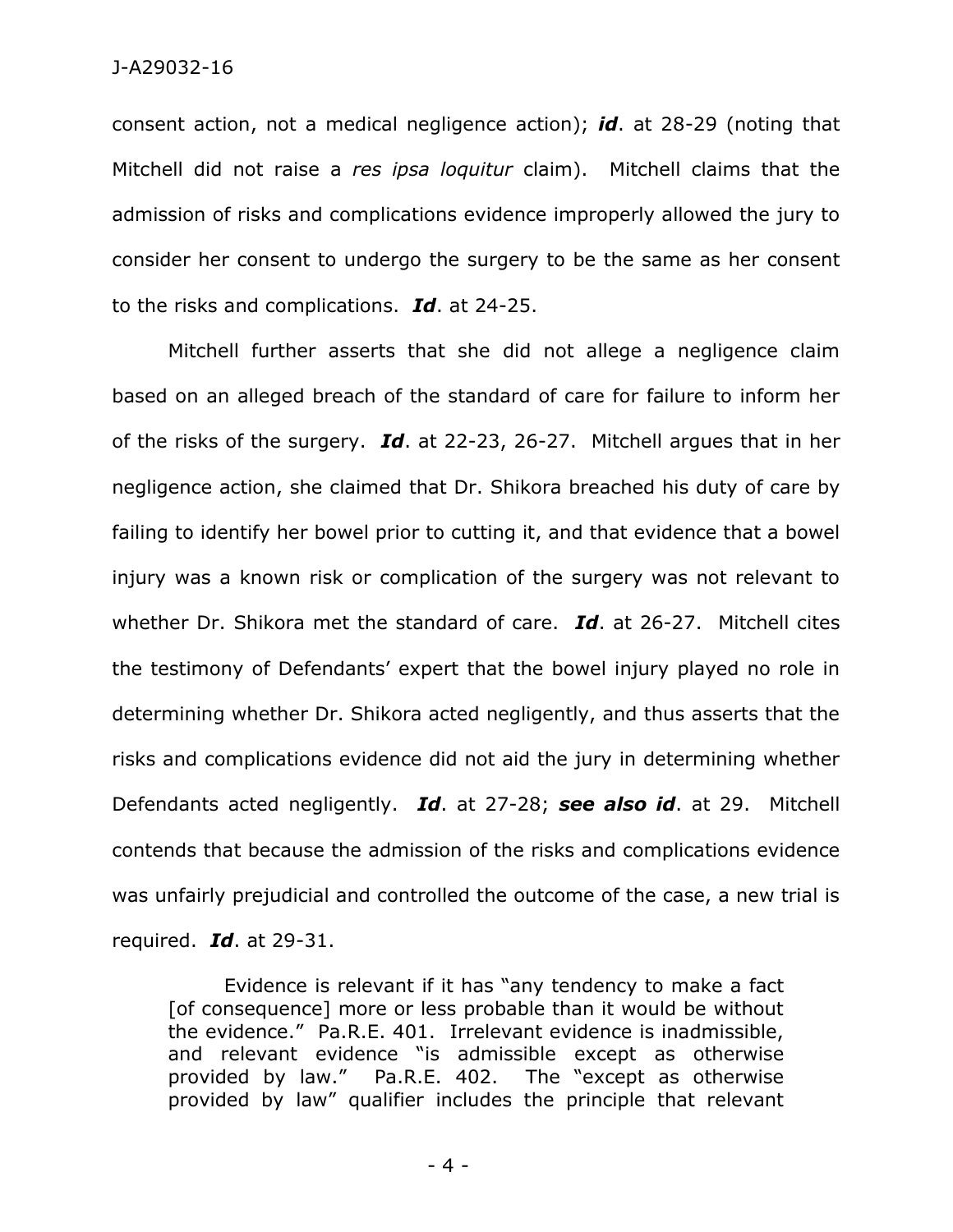evidence may be excluded "if its probative value is outweighed by a danger of one or more of the following: unfair prejudice, confusing the issues, misleading the jury, undue delay, wasting time, or needlessly presenting cumulative evidence." Pa.R.E. 403.

## *Brady v. Urbas*, 111 A.3d 1155, 1161 (Pa. 2015).

Where, as here, the plaintiff has only raised a medical negligence

claim, our Supreme Court set forth the relevant law with regard to the

admission of known risks and complications evidence as follows:

To prevail on a claim of medical negligence, the plaintiff must prove that the defendant's treatment fell below the appropriate standard of care. We therefore consider whether informedconsent evidence is probative of that question. In undertaking this inquiry, it is important to recognize that such information is multifaceted: it reflects the doctor's awareness of possible complications, the fact that the doctor discussed them with the patient, and the patient's decision to go forward with treatment notwithstanding the risks.

Some of this information may be relevant to the question of negligence if, for example, the standard of care requires that the doctor discuss certain risks with the patient. Evidence about the risks of surgical procedures, in the form of either testimony or a list of such risks as they appear on an informed-consent sheet, may also be relevant in establishing the standard of care. In this regard, we note that the threshold for relevance is low due to the liberal "any tendency" prerequisite. Accordingly, we decline … to hold that all aspects of informed-consent information are always irrelevant in a medical malpractice case.

Still, the fact that a patient may have agreed to a procedure in light of the known risks does not make it more or less probable that the physician was negligent in either considering the patient an appropriate candidate for the operation or in performing it in the post-consent timeframe. Put differently, there is no assumption-of-the-risk defense available to a defendant physician which would vitiate his duty to provide treatment according to the ordinary standard of care. The patient's actual, affirmative consent, therefore, is irrelevant to the question of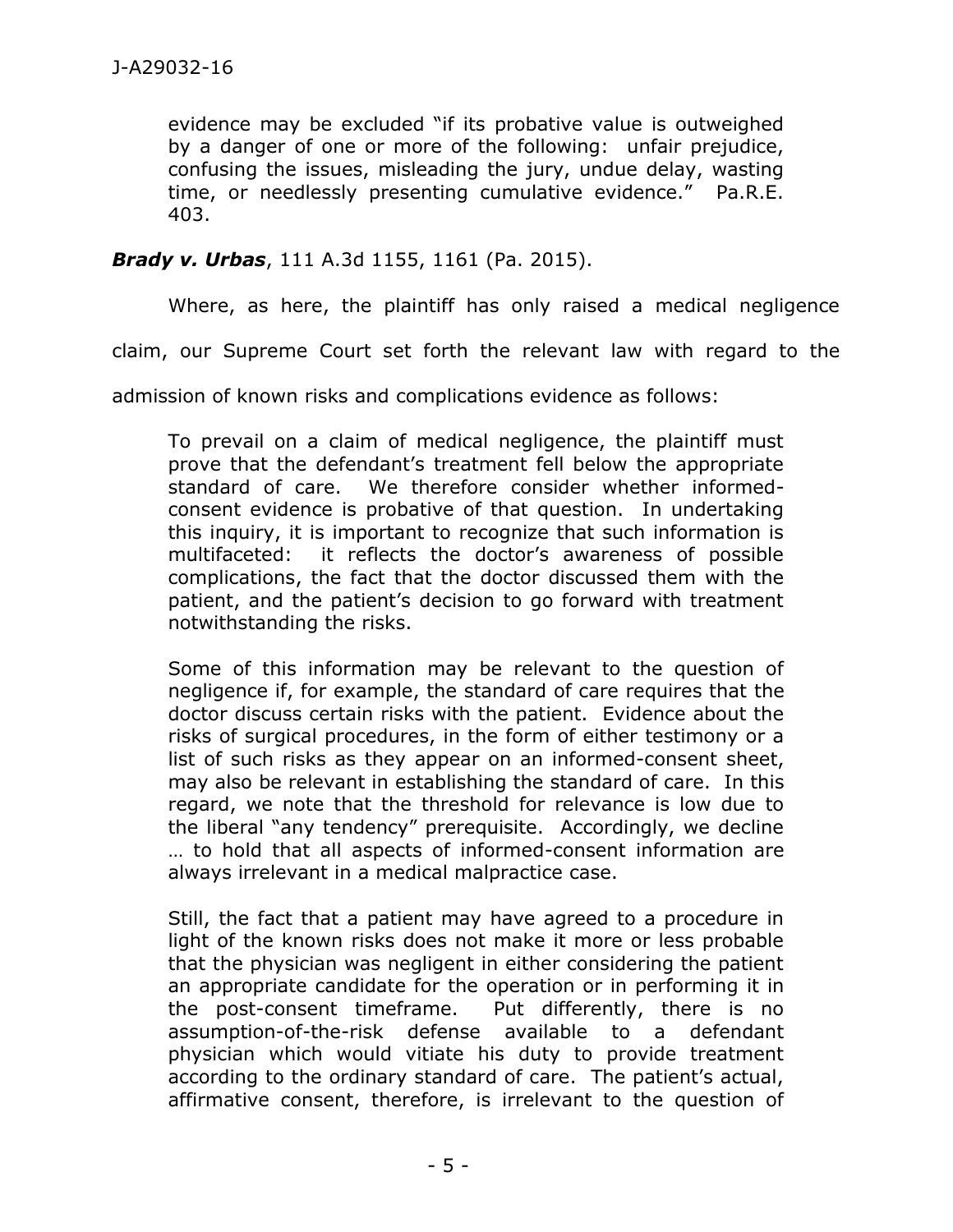$\overline{a}$ 

negligence. Moreover, … assent to treatment does not amount to consent to negligence, regardless of the enumerated risks and complications of which the patient was made aware. That being the case, in a trial on a malpractice complaint that only asserts negligence, and not lack of informed consent, evidence that a patient agreed to go forward with the operation in spite of the risks of which she was informed is irrelevant and should be excluded.

Id. at 1161–63 (citations, footnotes, emphasis, and some quotation marks omitted).

As noted above, and contrary to some of Mitchell's claims, the trial court excluded all evidence regarding informed consent, including, *inter alia*, conversations between Dr. Shikora and Mitchell about the surgical risks and complications, and evidence of Mitchell's consent to proceed with the surgery despite the risks and complications. However, the trial court allowed the introduction of testimony related to the general risks and complications of a laparoscopic hysterectomy. Thus, we must determine whether *Brady* allows the introduction of such testimony under the facts of this case. $1$ 

Here, Mitchell's medical expert, Vadim Morozov, M.D. ("Dr. Morozov"), testified about the anatomy of the abdomen, performing a proper and safe

 $1$  Defendants cite to a host of Pennsylvania cases wherein general testimony regarding risks and complications was admitted into evidence. Brief for Appellees at 30-31; *see also id*. at 32-35 (wherein Defendants cite to cases outside this jurisdiction to support their claim that the evidence was admissible). While risks and complications evidence may be relevant in establishing the standard of care, the determination as to the admissibility of such evidence is conducted on a case-by-case basis. *See Brady*, 111 A.3d at 1161.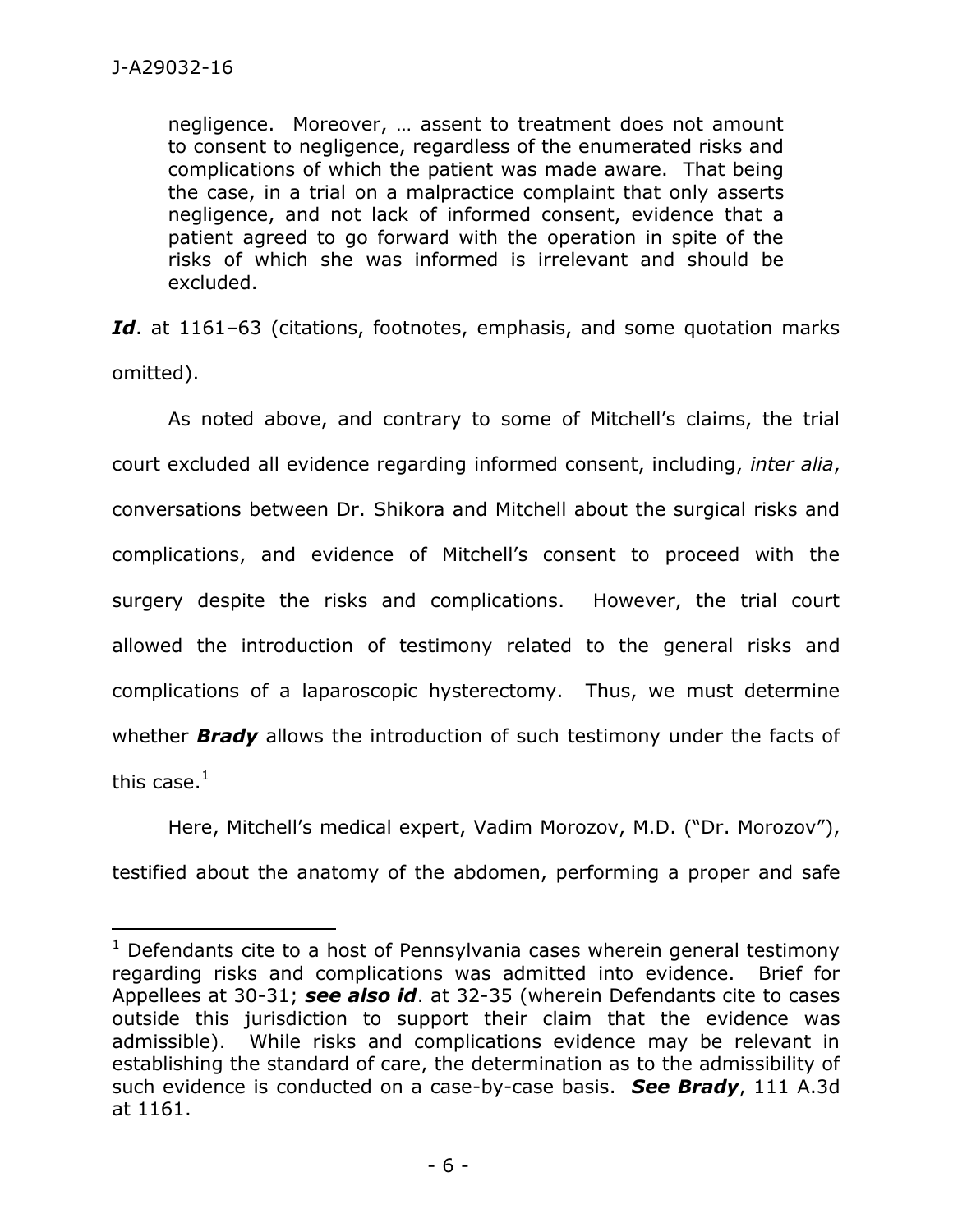laparoscopic hysterectomy, and provided his opinion that cutting into the

colon without proper identification violated the relevant standard of care.

N.T., 2/1/16, at 163-85. With regard to complications, Dr. Morozov stated

the following:

[Mitchell]: Doctor, I want to talk to you very briefly about something called a complication[,] if we could?

[Dr. Morozov]: Sure.

[Mitchell]: The failure to identify [] Mitchell's mid descending bowel and cutting into it, is that a complication?

[Dr. Morozov]: So the failure to identify the organ is not a complication, but rather the failure to identify the appropriate anatomy.

[Mitchell]: So, is that a breach of the standard of care doctor?

[Dr. Morozov]: In my opinion, yes.

…

[Defendants]: Tell me if you agree with this, doctor. The majority of complications in laparoscopic surgery occur during the entry of the instruments into the abdomen used to create pneumoperitoneum?

[Dr. Morozov]: That's probably [a] correct statement.

[Defendants]: The majority of complications occur at that point in the procedure?

[Dr. Morozov]: Yes. Again, yes.

Id. at 203, 228. Dr. Morozov then stated that numerous complications may

arise out of a laparoscopic hysterectomy and that complications may occur

in the absence of negligence. *Id*. at 231-32.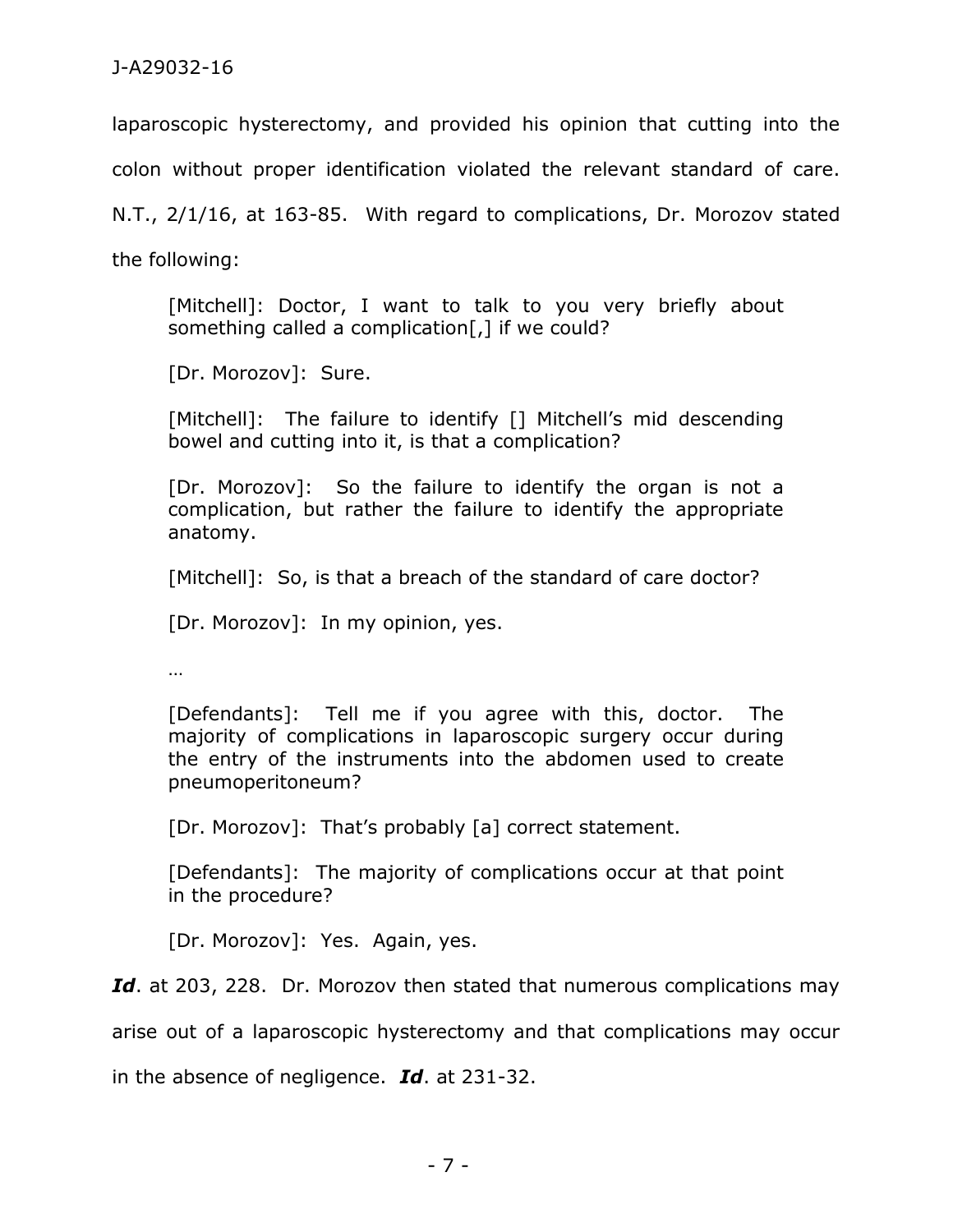Defendants' expert, Charles Ascher-Walsh, M.D. ("Dr. Ascher-Walsh"), testified that Dr. Shikora and Dr. Hansen met the standard of care in performing the hysterectomy. N.T., 2/5/16, at 694, 701-02; *see also id*. at 721 (wherein Dr. Ascher-Walsh testified that the injury suffered by Mitchell was "unavoidable"). With regard to complications, Dr. Ascher-Walsh stated the following:

[Mitchell]: You talk a lot about complications in your report, Doctor. So I want to talk about surgical complications with you, if I might for just a little bit. Would that be okay?

[Dr. Ascher-Walsh]: Of course.

…

[Mitchell]: Okay. Now, your opinion in this case is that [] Mitchell's colon injury was a complication of surgery; am I right?

[Dr. Ascher-Walsh]: Correct.

[Mitchell] And, I think you said that colon injuries can happen with the surgery in the best of care?

[Dr. Ascher-Walsh]: Correct.

[Mitchell] And in injuries to either the large or small bowel, correct?

[Dr. Ascher-Walsh]: Correct.

[Mitchell]: Because there's always something behind there?

[Dr. Ascher-Walsh]: Correct.

[Mitchell]: Despite the best of care, right?

[Dr. Ascher-Walsh]: Yes.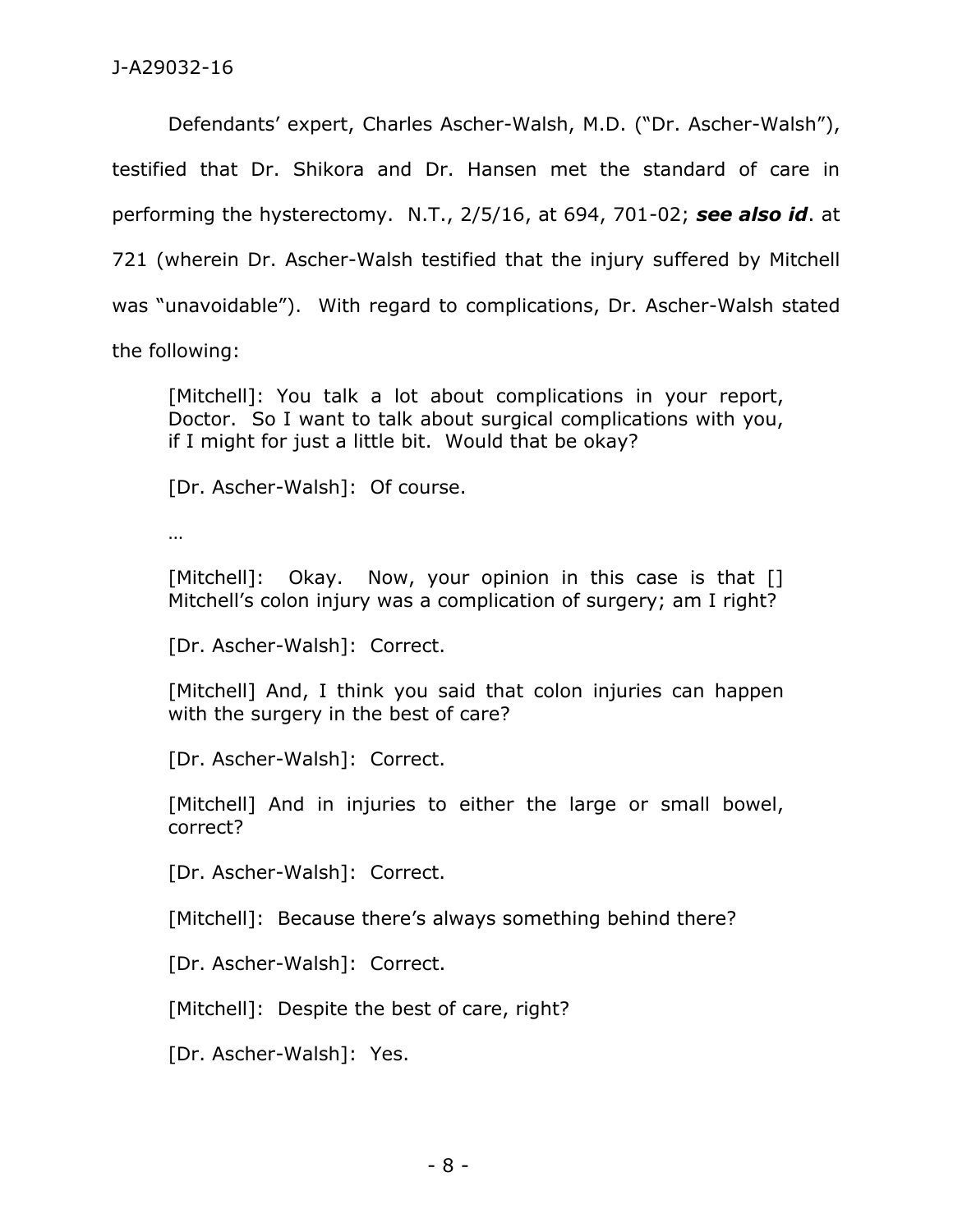[Mitchell]: You would also agree merely because a patient suffers a colon injury, that doesn't really tell us whether the doctor was negligent, does it?

[Dr. Ascher-Walsh]: That's correct.

[Mitchell]: It also doesn't tell you whether he wasn't negligent, does it? (No verbal response.)

[Mitchell]: For example, if Dr. Hansen and Dr. Shikora had performed this surgery blindfolded, you would agree that the surgeons could have cut [] Mitchell's bowel. Correct?

[Dr. Ascher-Walsh]: Sure.

[Mitchell]: We can both agree that had they performed this surgery blindfolded, certainly they would have been negligent?

[Dr. Ascher-Walsh]: Sure.

[Mitchell]: Both situations, whether the best of care or most dangerous care was used, both of those situations would result in the bowel injury, correct?

[Dr. Ascher-Walsh]: Correct.

[Mitchell]: So, in fact, the injury, the bowel injury itself, doesn't really tell us [] much about the standard of care, does it?

[Dr. Ascher-Walsh]: That's correct.

*Id*. at 704, 706-07; *see also* N.T., 1/19/16, at 41 (wherein Dr. Courcoulas,

the surgeon that repaired Mitchell's bowel, stated that a bowel injury is a

complication of laparoscopic surgeries).

Here, while evidence of risks and complications of a surgical procedure

may be admissible to establish the relevant standard of care, *see Brady*,

111 A.3d at 1161-62, in this case, such evidence was irrelevant in

determining whether Defendants, specifically Dr. Shikora, acted within the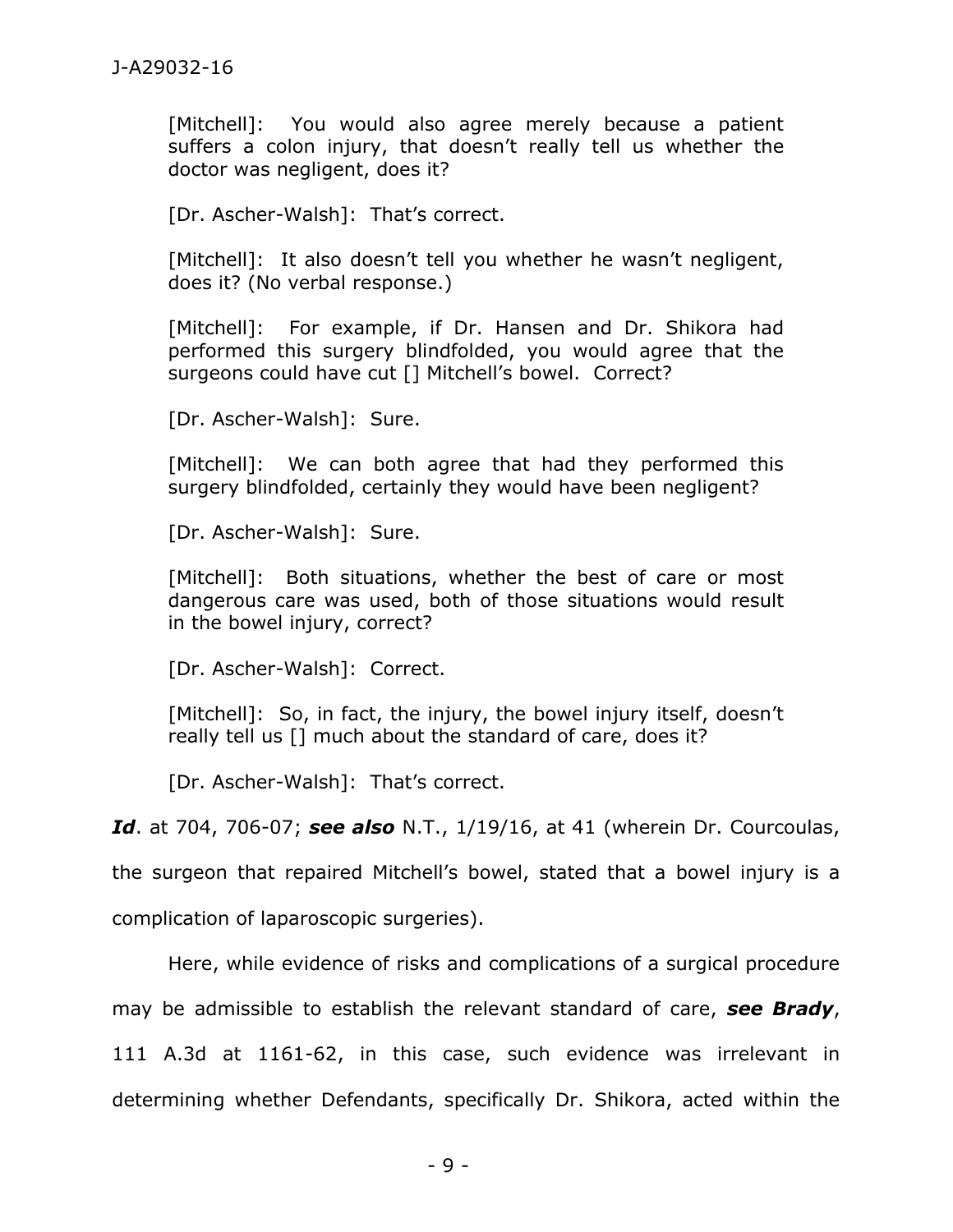#### J-A29032-16

applicable standard of care. Acknowledging a liberal threshold to determine the relevancy of such evidence, we nevertheless emphasize that the evidence must be probative of whether Defendants' treatment of Mitchell fell below the standard of care. *See id*. at 1162. The fact that one of the risks and complications of the laparoscopic hysterectomy, *i.e.*, the perforation of the bowel, was the injury suffered by Mitchell does not make it more or less probable that Dr. Shikora conformed to the proper standard of care for a laparoscopic hysterectomy and was negligent. *See* N.T., 2/5/16, at 707. Indeed, in deciding to undergo this surgery, Mitchell expects that the treatment will be rendered in accordance with the applicable standard of care, regardless of the risks. *See Brady*, 111 A.3d at 1162.

Moreover, the evidence would tend to mislead and/or confuse the jury by leading it to believe that Mitchell's injuries were simply the result of the risks and complications of the surgery. *See Brady*, 111 A.3d at 1163 (noting that evidence of risks and complications could confuse the jury and cause it to "lose sight of the central question pertaining to whether defendant's actions conformed to the governing standard of care."). In point of fact, this evidence was central to Defendants' defense, as demonstrated by their opening and closing statements. *See, e.g.,* N.T., 2/5/16, at 737 (stating during Defendants' closing argument that "complications are a part of medicine and a part of life. … [C]omplications can occur despite the best possible care."); *id*. at 745 (noting that Dr. Ascher-Walsh told you

- 10 -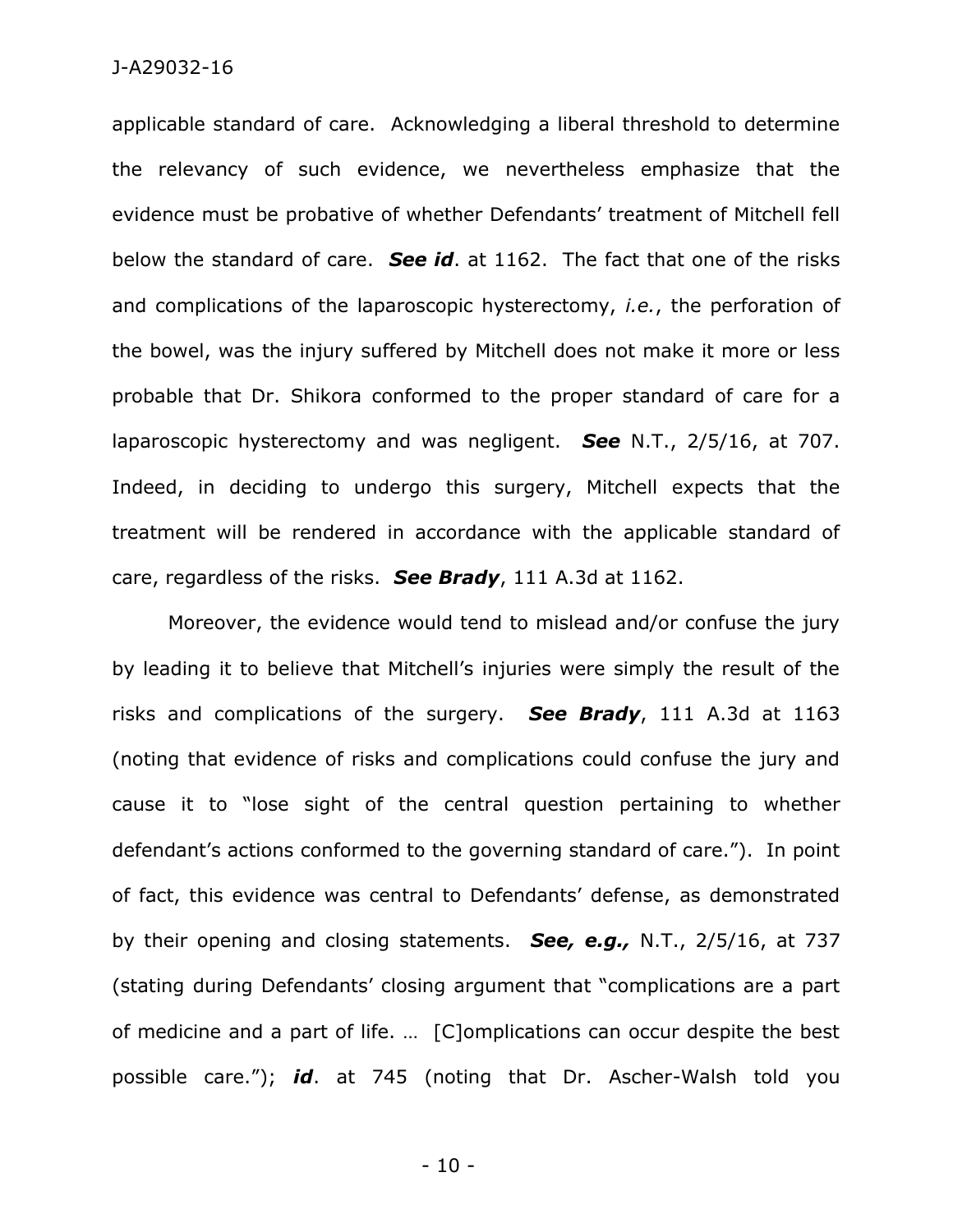$\overline{a}$ 

complications are often unavoidable in surgery. Dr. Shikora should be judged by his management of the complication, which was excellent, and Dr. Ascher-Walsh … said complications can – it can happen. … Unfortunately, the complication can happen. It is not negligence."); N.T., 2/1/16, at 120 (stating during Defendants' opening statement that "no one will dispute she had a medical complication that was both unfortunate and unexpected, but it is a big but – that complication was not the result of medical negligence, the care was not unreasonable."); *id*. at 114 (noting that "[t]he complication we intend to show was both unpredictable and unfortunately unavoidable."); *id*. at 115 (stating that "[y]ou all know either from your own experience or from your common sense that complications can occur in medicine. Indeed, complications or setbacks or problems or adversity [is] not the only part of medicine…."). Thus, the risks and complications evidence was immaterial to the issue of whether Defendants' treatment of Mitchell met the standard of care.<sup>2</sup> Accordingly, we hold that the evidence was inadmissible, and that the failure to grant Mitchell's Post-Trial Motion on this issue was error by the trial

<sup>&</sup>lt;sup>2</sup> Defendants argue that the admission of the risks and complication evidence was relevant to the standard of care, aided the jury in understanding the procedure at issue, and prevented the jury from inferring causation from the occurrence of the injury, rather than the conduct of Defendants. Brief for Appellees at 28-32, 36-37. While a jury may not infer causation merely from the occurrence of an injury, a jury also may not conclude that the risks and complications of a particular surgery demonstrated the absence of any negligence. Thus, the risks and complications evidence in no way established that Defendants were not negligent or that Mitchell proved the negligence.